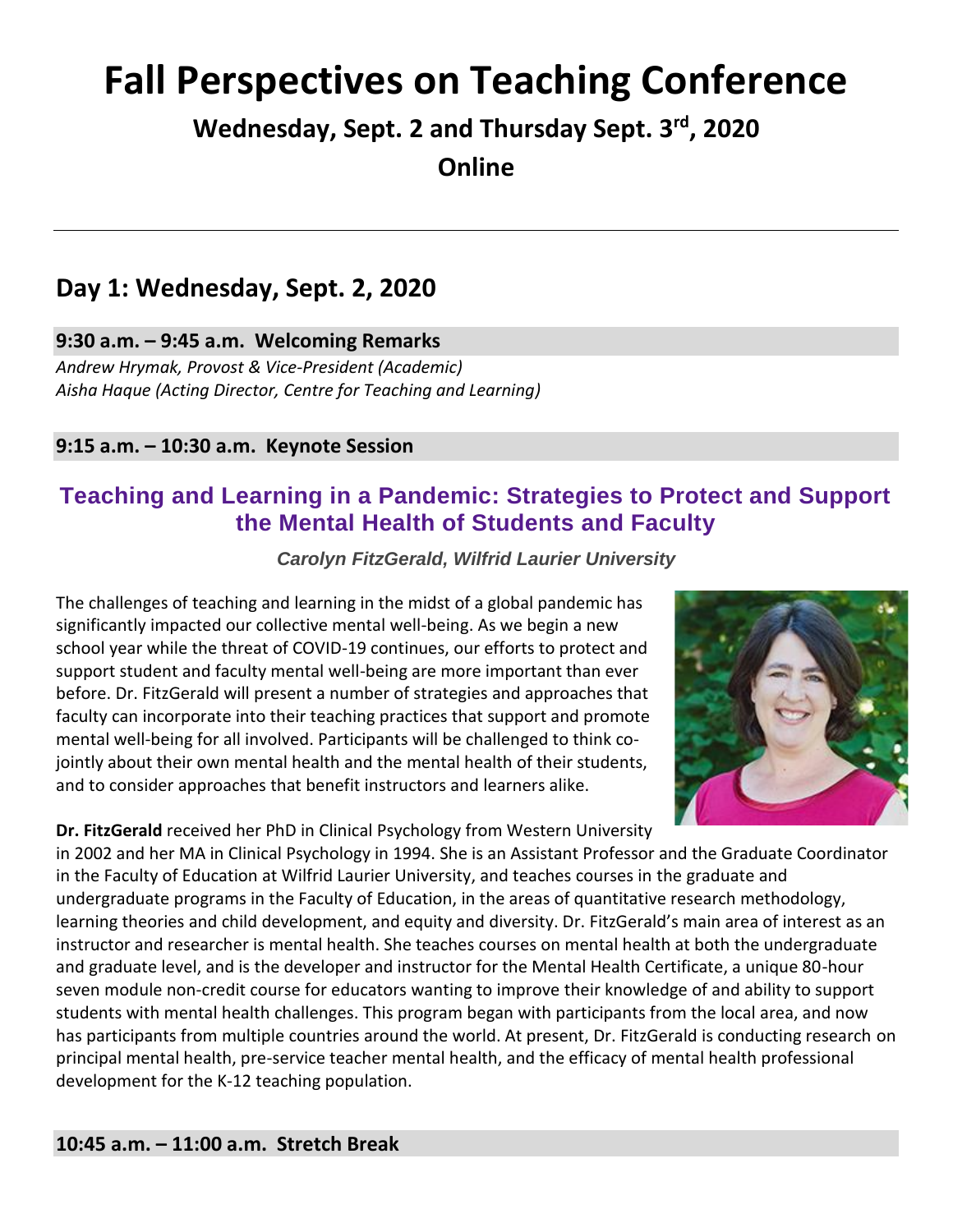### **11:00 a.m. – 12:00 p.m. Leadership in Wellness**

Panel:

*Jennifer Massey, Associate Vice-President, Student Experience Lorraine Davies, Associate Vice-Provost, School of Graduate and Post-Doctoral Studies Ajit Pyati, Associate Professor, Faculty of Information and Media Studies*

In this session, panelists will share examples of how they have embedded wellness and thriving as core pillars of the curricular and co-curricular student experience at Western. Their diverse approaches are creating networks of support and empowering students with the tools to take ownership of their wellness. Participants will be inspired to think differently about student mental health in their own contexts and learn ways of creating mentally healthy environments for their learners.

### **12:00 p.m. – 1:00 p.m. Lunch Break**

### **1:00 p.m. – 2:00 p.m. Moving Beyond 'Culture-Blind' Approaches to Mental Health**

*Melanie-Anne Atkins, Acting Associate Director - Graduate Education, Centre for Teaching and Learning Yuelee Khoo & Samira Adus, Student Representatives*

How can faculty members better support students who do not benefit from a 'culture-blind' approach to mental health? What learning – and unlearning – do we have to do to begin? Melanie-Anne Atkins (Ph.D., 2016) will share two crucial conversations that made her rethink and reframe her approach to mental health education when she led the creation and development of Western's Wellness Education Centre (WEC). Yuelee Khoo (Hons. B.Sc., 2018; M.Sc., 2020), drawing from his experiences as WEC's Chinese International Student Community Outreach Lead and as YMCA Toronto's Newcomer Information Referral Specialist, will explore how faculty and staff can foster intercultural understanding to decrease cultural barriers to participation in mental health services and initiatives. Samira Adus (Hons. B.M.Sc., 2020) will discuss how her experiences as a Muslim Black woman have shaped her personal and professional interactions supporting students as a WEC Wellness Peer Educator and creating informed broad-scale advocacy work as Associate Peer Programs of the University Students' Council. 

### **2:00 p.m. – 2:30 p.m. Birds of a Feather Group Breakouts**

Session participants will be invited to join small break-out groups at the end of each day in order to meet other instructors, reflect on the big ideas presented in sessions, and share ideas. We will ask participants to select breakout group based on their interest in the following themes:

- Large class teaching
- Equity, Diversity, Inclusion
- Assessments
- Faculty wellbeing/ resilience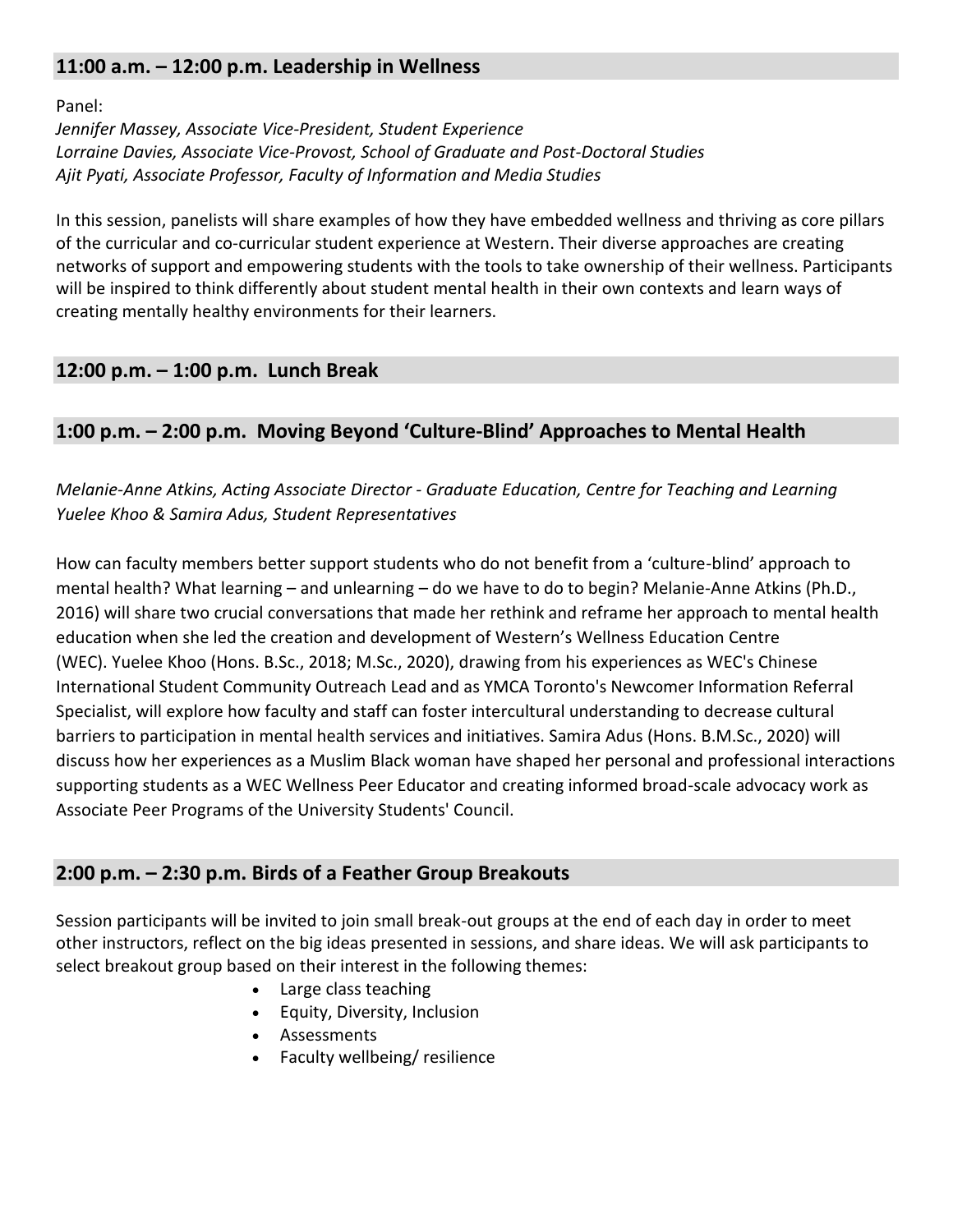## **Day 2: Thursday, Sept. 3, 2020**

### **9:30 a.m. – 9:45 a.m. Welcoming Remarks**

*Dr. Jeff Hutter - Acting Vice-Provost (Academic Programs) Aisha Haque (Acting Director, Centre for Teaching and Learning)*

### **9:45 a.m. – 10:45 a.m. Keynote Session**

### **Everyday Resiliency in Times of Uncertainty** *Dr. Robyne Hanley-Dafoe - Trent University*

The events of the first half of 2020 have been an incredible test of our resilience. We are in a global fight to protect and manage our health. This global crisis will change the world forever, and each of us will inevitably be transformed by the experience. This event will be taught in future history classes! As with all seasons and events of challenge, how we respond is crucial. In this remote learning event, I will present my work on resiliency that includes the five core competencies from a global perspective. I will discuss how to best navigate personal and professional resiliency in times of uncertainty through stress performance, targeted focusing and value alignment. I will also introduce the Resiliency Trajectory Model to serve as a tool for seeing resiliency in action. The information is researched informed, readily available,



and is grounded in wise practices. My aim is to facilitate knowledge mobilization that is relatable, accessible, sustainable and realistic. The information presented here may not be radical, but it is ultimately practical for the everyday resiliency we all need right now.

**Dr. Robyne Hanley-Dafoe** is an educator, speaker, author, and consultant. As a multi-award-winning psychology and education instructor, with over a decade of university level teaching and research experience, Robyne uses narrative pedagogy to engage and inspire. Described as transformational, Robyne's work connects researched informed practices with everyday applications that are realistic, universal and sustainable. Dr. Robyne Hanley-Dafoe is an educator, speaker, author, and consultant. As a multi-awardwinning psychology and education instructor, with over a decade of university level teaching and research experience, Robyne uses narrative pedagogy to engage and inspire. Described as transformational, Robyne's work connects researched informed practices with everyday applications that are realistic, universal and sustainable

### **10:45 a.m. – 11:00 a.m. Stretch Break**

### **11:00 a.m. – 11:45 a.m. Welcome to my Mindfulness Classroom**

#### *Thomas Telfer, Professor, Faculty of Law*

This 45-minute workshop will be facilitated by Professor Thomas Telfer, Western University Faculty of Law. Professor Telfer has experience with bringing mindfulness into the classroom and has led mindfulness seminars for the workplace including presentations for faculty members at Western. Professor Telfer will introduce participants to mindfulness, giving audience members the tools to develop their own practice after the workshop. The seminar will highlight the positive benefits of mindfulness and why it is important to practice especially in this age of COVID 19. Finally, the workshop will offer some concrete suggestions about